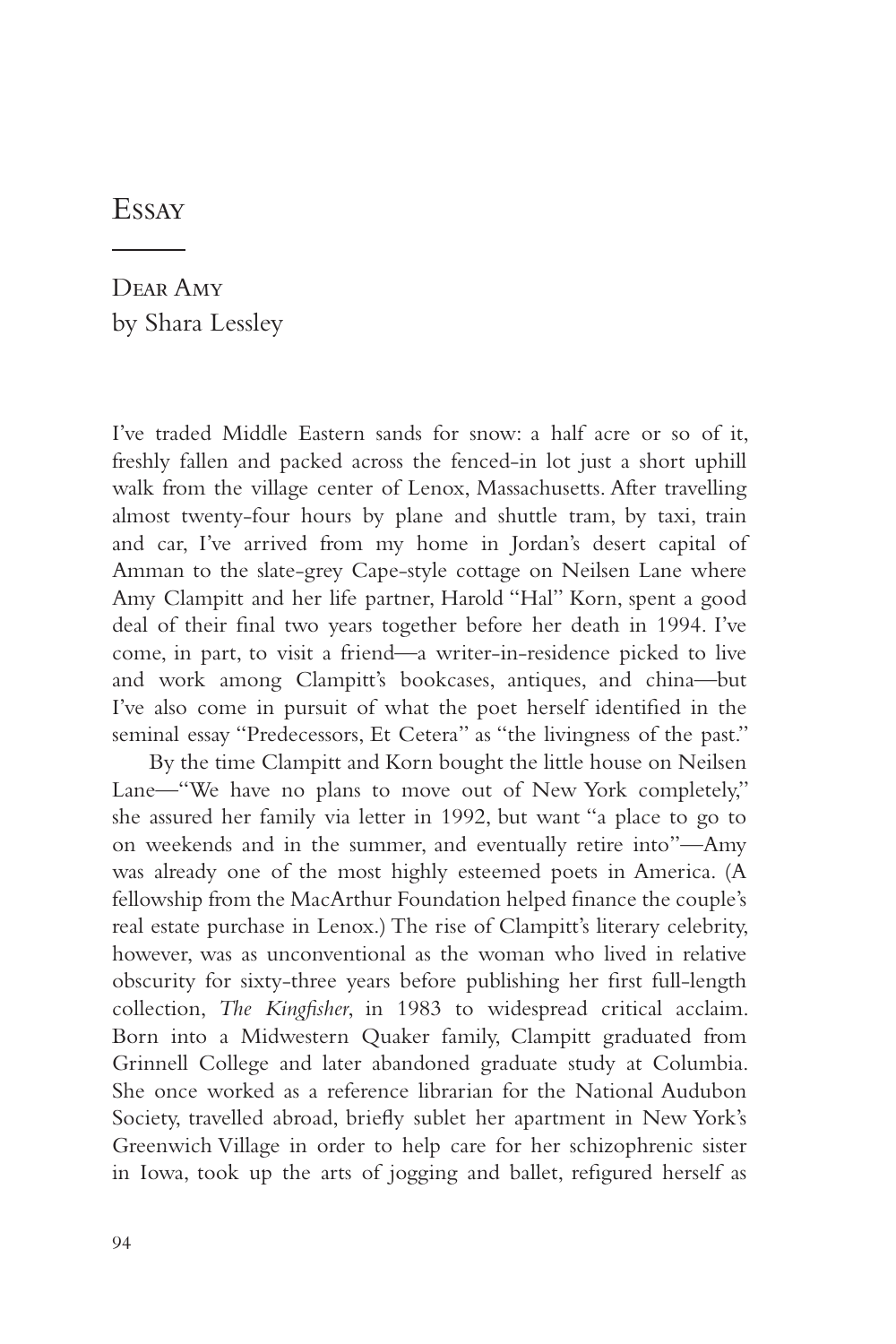a political activist, expressed in writing her conflicted feelings about psychoanalysis and the power plays accompanying serious love affairs, and even toyed with becoming an Episcopal nun. Throughout her six-odd decades of anonymity, Clampitt also drafted a series of failed novels and devoted much of her free time to self-education.

Although it would be years before she would move from the margins and into mainstream literary circles, thanks in part to championing in the late nineteen-seventies and eighties by *The New Yorker*'s Howard Moss and critics like Helen Vendler, the poet's correspondence reveals a long and steadfast belief in her rightful place among the artistic elite. "I feel as if I could write a whole history of English literature," Clampitt avowed to her brother Philip as early as 1956, "and know just where to place everybody in it, with hardly any trouble at all. The reason being, apparently, that I feel *I am in it*." Thus, without any publication history, nor professional affirmation of her talents, the then thirty-six-year-old somehow intuited her work would one day find its readership. In the meantime, Clampitt bided her time, absorbing texts by the likes of William Wordsworth and Marianne Moore, Henry James and Charles Darwin, Gerard Manley Hopkins and Virginia Woolf. She devoured Greek classics, the letters of Keats and, at one point, considered Dante her master. "Vocation is a curious thing," she later admitted in print. "I made a real try at not wanting to be a writer."

It is February. Another storm warning's in effect. New England feels very much like New England. Two miles from Edith Wharton's sprawling, suite-filled estate, Clampitt's understated three-bedroom house rests on a scarcely populated street. Beneath changing light, white drifts turn clapboard-gray. "Sometimes the thermometer goes down to zero," wrote Amy to longstanding friend Barbara Blay during the last winter of her life,

but the thermostat works, there are snug storm windows…and a fireplace that we sit by to read aloud or just beam at each other, and there is also my own little studio—first time in my life, a studio that's mine and not borrowed for the nonce—which looks out on an expanse of New England meadow, with animal tracks to puzzle over every morning …

True to her letter's words, there are tracks this morning to contemplate: spotted from the kitchen window, a half dozen wild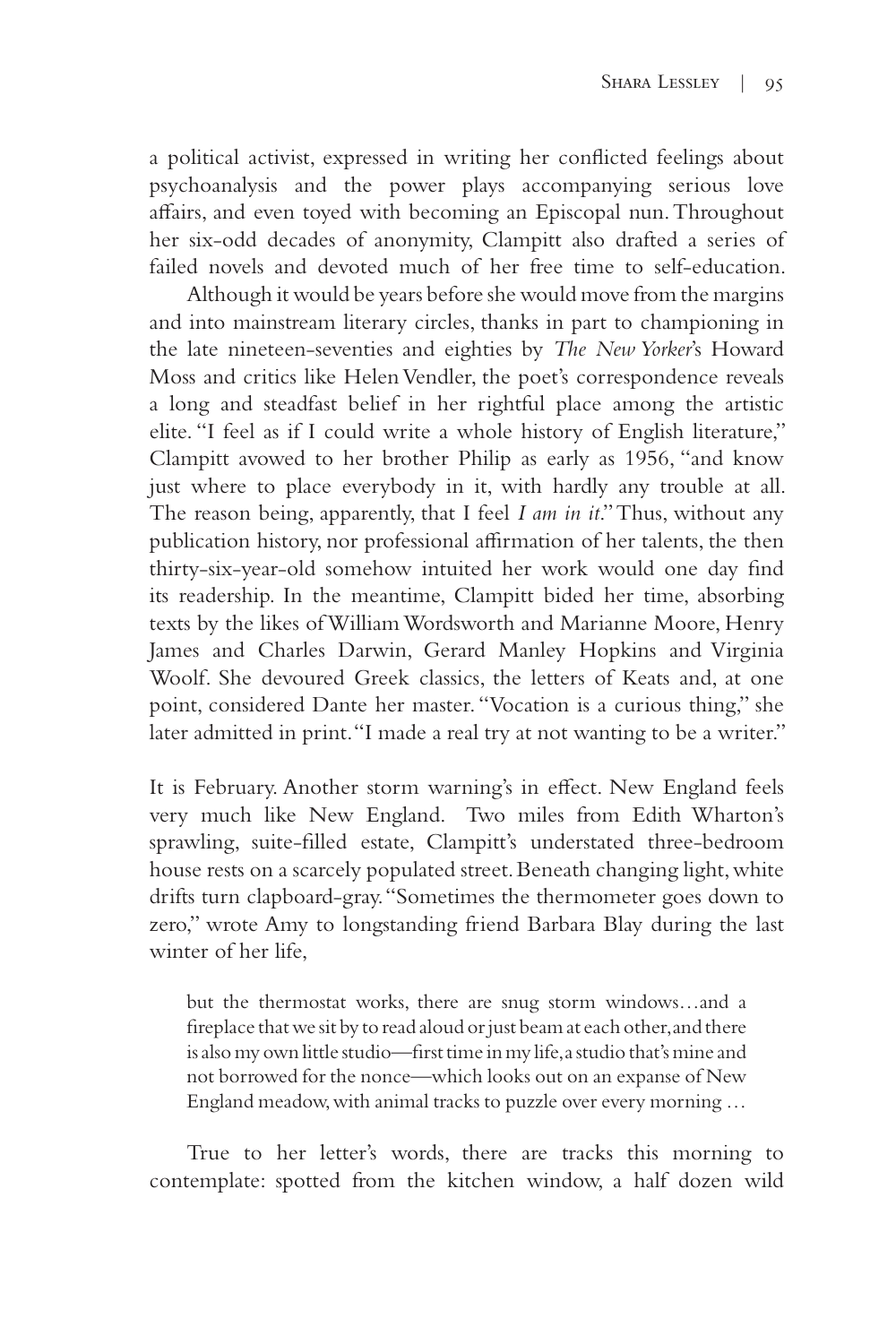pheasants pecking at the snow. Watching the ground-feeders work their way across the perimeter in pairs and trios, I think of Clampitt's linguistic agility, her love of natural history and ease with nomenclature, as well as the poet's seemingly instinctive need to cross-reference and underscore the connectedness of things—botanical, musical, geological, political, manufactured, geographic. I think of the warblers and nuthatches she observed in Central Park, falcons she saw during retreats to coastal Maine, winged things she sought in books scattered across the Audubon Society's central offices. I think of the birds she dramatized in poems: "The Cormorant in Its Element" plummeting

> waterward, big black feet splayed for a landing gear, slim head turning and turning, vermillionstrapped, this way and that, with a lightning glance over the shoulder…

as well as the nightingales, peafowl, that "berry-/eyed, bark brown" thrush, the *Firebird* and "Bronx Zoo's exiled jungle fowl"—all of which appear in "The Kingfisher," an extraordinary poem that manages to link via its title image a failed romantic relationship with Igor Stravinsky, Wall Street, gray England, a Fifty-fifth Street pub, Dylan Thomas, and a "ruined nunnery."

Yet, of the many birds Clampitt catalogued in verse, it is *Catharus guttatus—*"A Hermit Thrush"—that remained her favorite, according to friend Mary Jo Salter, editor of the 2010 *Amy Clampitt: Selected Poems*. The poem, which originally appeared in 1987's *Archaic Figure*, the third of Clampitt's five full-length collections, takes as its subject a couple's annual pilgrimage to the site of a "low-tide-uncovered isthmus" for an ordinary picnic of "cucumber sandwiches" and "sea-air-sanctified / fig newtons." Although Clampitt is known for the dramatic power of her syntax and unabashed exploitation of complex rhetorical structures (throughout her oeuvre, the long one-sentence poem is signature), "A Hermit Thrush" commences with uncharacteristic assuredness and concision: "Nothing's certain." From this declaration the poem opens out, sprawling over nineteen quatrains to consider "our own prolonged attachment, holding." Such "attachment" suggests not only the couple's dedication to a particular place—that is, the isthmus with its "bustbeleaguered single spruce tree" and "the ant-thronged, root-snelled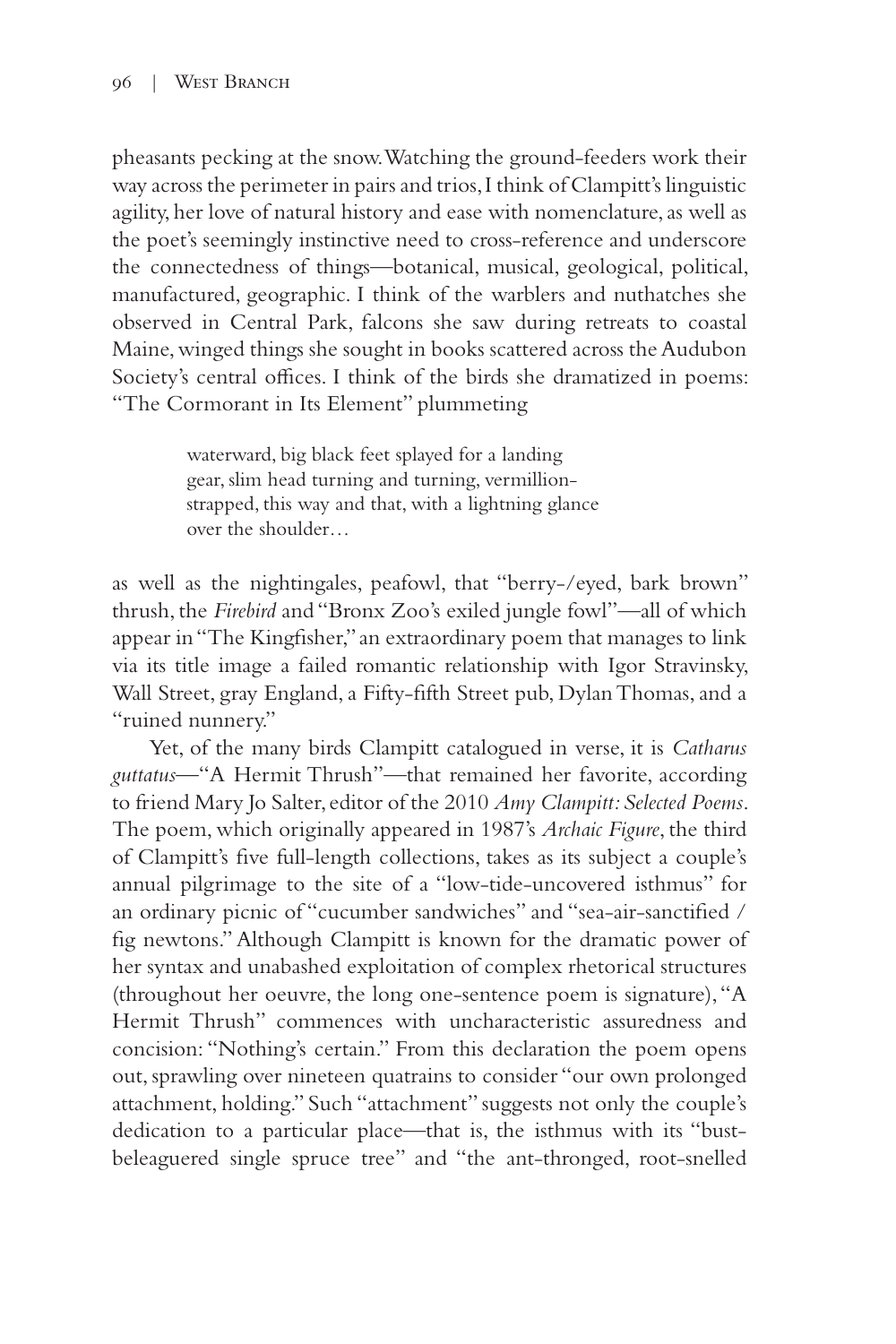moss, grass / edges frazzled raw"—but, more subtly, the commitment one person makes to another.

Although the speaker maintains "Whatever moral lesson might commend itself, / there's no use drawing one," the poem presses forward through the year's "longest day" making one pronouncement after the next. Gradually, the poem trades its opening claim, "Nothing's certain," for a milder premise: "some few things seem nearly / certain." However, it's in the eighth stanza when Clampitt abandons the primarily declarative mode in favor of more intimate description that "A Hermit Thrush" takes a substantial dramatic turn. "Last night you woke me," professes the speaker, "for a look at Jupiter, //

> that vast cinder wheeled unblinking in a bath of galaxies. Watching, we traveled toward an apprehension all but impossible to be held onto—

that no point is fixed, that there's no foothold but roams untethered save by such snells, such sailor's knots, such stays and guy wires as are

mainly of our own devising. From such an empyrean, aloof seraphic mentors urge us to look down on all attachment, on any bonding, as

in the end untenable ...

That Jupiter enters "A Hermit Thrush" via the poem's second shortest sentence—a mere twenty words—is tactical: here, Clampitt exploits compression as a counterpoint to the stanzas' longer units. This syntactic counterturn underscores the couple's most private moment and allows for a significant emotional shift. What's more, the characterization of "that vast cinder wheeled unblinking / in a bath of galaxies" echoes a similar move by Keats, whose admission "…then felt I like some watcher of the skies / when a new planet swims into his ken" brings his sonnet "On First Looking into Chapman's Homer" to its emotional peak. Unlike Keats, however, whose ecstatic discovery is punctuated by contemplative stillness (like "stout Cortez," Keats's speaker looks "with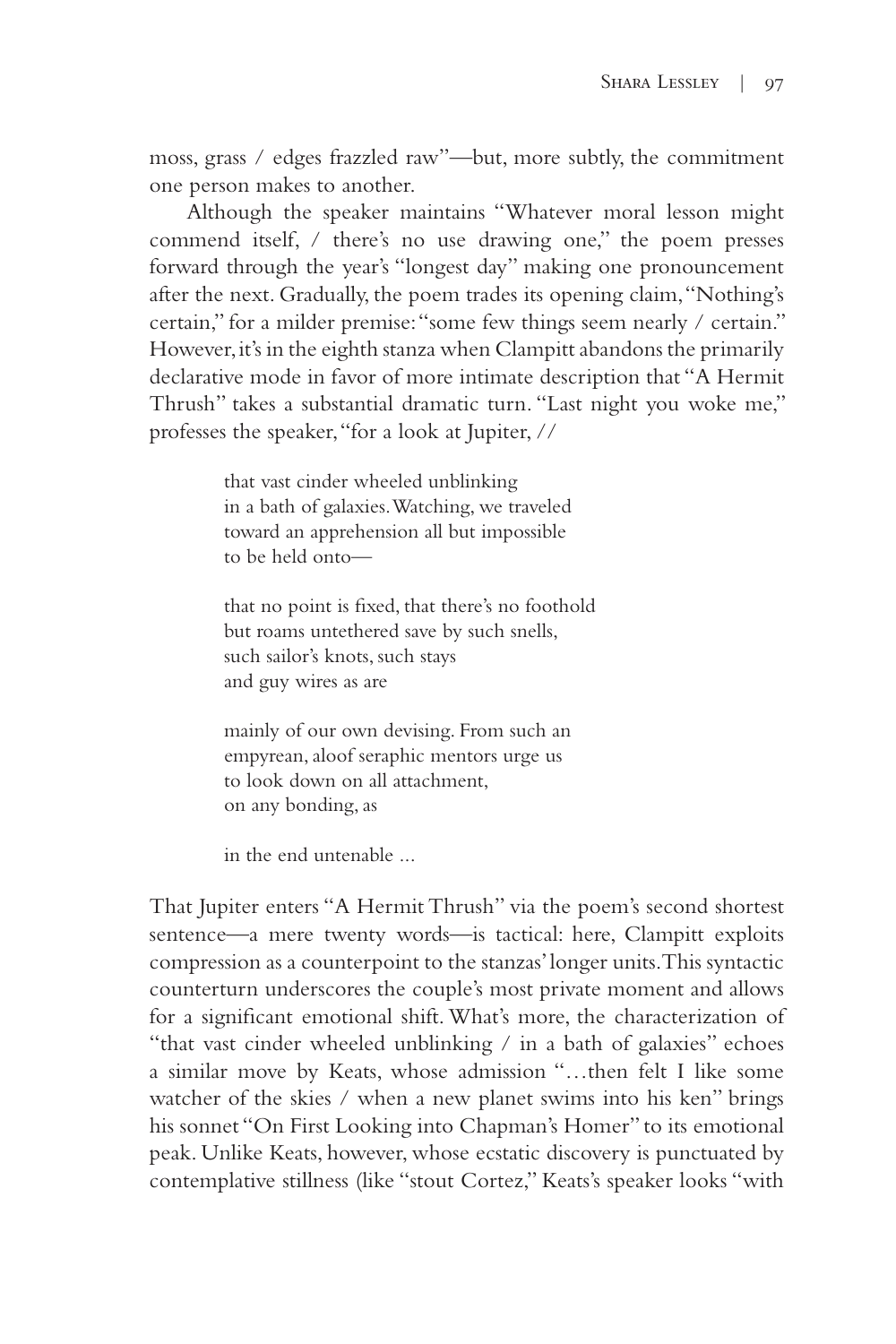a wild surmise" and then falls utterly "Silent"), Clampitt considers the nature of that which is fixed versus that which is tenuous for another eight verbose quatrains.

In stark contrast to what precedes it, the poem's final turn counters the accumulation of its preceding assertions. At the moment the speaker exactingly concludes that "all attachment may prove at best, perhaps, / a broken, a much-mended thing," a storm breaks open the penultimate sentence and the titular thrush at last enters the poem. At this point the couple abandons all verbal expression, "drop(ping) everything to listen" to the bird as it "distills its fragmentary / hesitant, in the end // unbroken music." In the midst of such attentiveness, language itself dissolves until "there's // hardly a vocabulary left to wonder." Here, the practice of listening—an act of stillness and willful concentration running counter to the speaker's vigorous mind—leads to revelation. Unlike the couple, the thrush is solitary, its expressions "so uninsistingly / not even human." Further still, the very nature of the bird's longevolved, recurring notes contrasts the poem's opening declaration, "Nothing's certain." Beyond rhetoric or speech, the thrush's "unbroken music" triggers in the speaker a sense of newfound wonder. Such music facilitates the acknowledgment that however uncertain "we are of so much in this existence," in the end, our "botched, cumbersome, much-mended" attachments are a "not unsatisfactory thing."

So much of "A Hermit Thrush" is quintessential Clampitt: its "labyrinthine syntax" as characterized by Alfred Corn, the concentrated meditation on place from a pointillist-like vantage, as well as the poet's vacillation between ordinary speech (i.e. the *single spruce tree* and *cucumber sandwiches*) and language some might consider baroque (*aloof seraphic mentors*, *thread of cinquefoil*). Musically, Clampitt is partial to compounds (*low-tide-uncovered*, *root-snelled*, *no-more-than-human*, *gustbeleaguered*, *much-mended*) and other repetitive patterns that include consonant-heavy diction such as *moss*, *grass*, *truffet*, and *frazzled*—all strung in quick succession. As is often the case in her poetry, "A Hermit Thrust" isn't without humor; take, for instance, those "sea-air-sanctified / fig newtons." Of Clampitt's mind at work, Helen Vendler observes that "[her] thinking uncoils and coils again, embodying its perpetual argument with itself." Certainly this is true of "A Hermit Thrush," a poem in which the speaker begins with a central claim that is revised multiple times, and in the final stanza revisited and then reinstated in a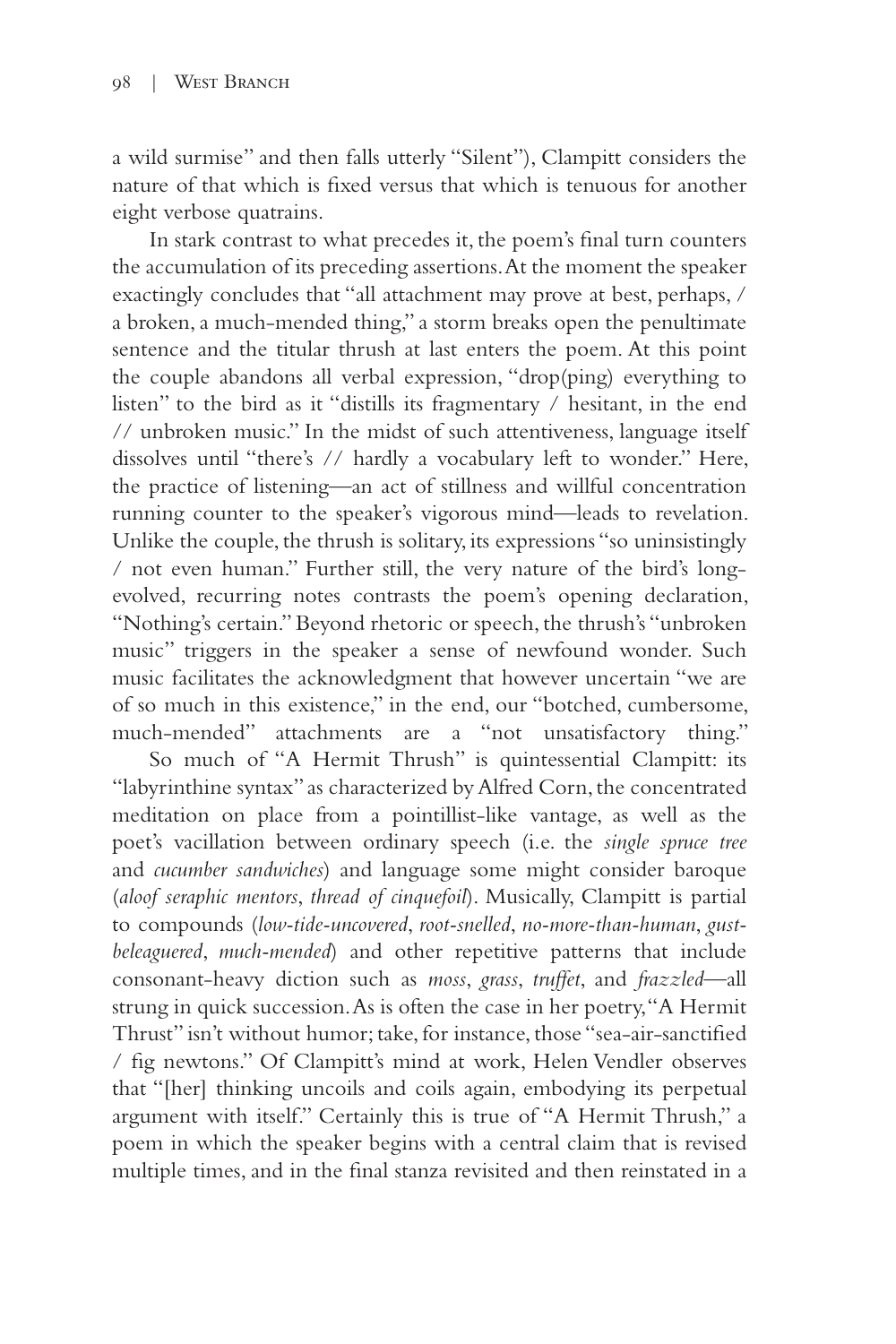much more complicated way. Ultimately, the poem's tension arises from the speaker's complex feelings about what she knows best; that is, the paradox that there's really no knowing at all. Yet, for all the anxiety and grief this awareness might evoke—our geographic and most intimate connections are, after all, characterized as "botched, cumbersome, much-mended"—such understanding also elicits a sense of possibility. In *A History of Modern Poetry*, David Perkins describes Clampitt as "not a poet of penetrating single insights, but of lavish ongoingness," a characterization substantiated by the duplicitous turns executed in "A Hermit Thrush." Throughout her work, it is the fact that all *isn't* fixed that elicits degrees of resignation, but also redemption and joy.

"I really didn't mean to go on at such length about my own brand of nonconformity," apologizes Clampitt in a 1955 letter to her brother, Philip, after expressing reservations about psychotherapy, the publishing industry, and her desire to live by choice in relative poverty. "I don't consider myself a rebel, but a small, oddly shaped, not quite dispensable buttress in the architecture of society." Like the poet herself, the above self-characterization is delightfully strange. A committed wordsmith, Clampitt surely knew the origins of *buttress—*from the French "bouter," to thrust against—as well as the word's multiple connotations as both a structural prop, and that bony protrusion stemming from a horse's hoof or tree. It's true that Clampitt was physically "small," although apparently athletic. Approaching sixty, she describes "limbering up" via Yoga-like stretches with "pliés and relevés thrown in" before running a few miles with Hal "along the East River or…Central Park." A lifelong admirer of the ballet, Clampitt was thrilled to be mistaken for a dancer at a New Year's Eve party in 1978. Thus, while her body was the image of grace, the poet's mind remained, quite thankfully for her admirers, "oddly shaped."

Clampitt's quirkiness is evident in her Lenox home. Take, for instance, the eclecticism of her library. Throughout the house books abound. Scanning shelves, I find poetry anthologies and fiction by Edith Wharton, Henry James, and Alice Munro, as well as prose on Jupiter's moons, Antarctica, feral pigeons, and women in the Bible. *The Collected Letters of Katherine Mansfield* rubs up against a guide to exploring vacant lots. Cat-shaped bronze bookends support an oversized encyclopedia. The wall decor is equally diverse. Clampitt's possessions include a pencil sketch of the Mount Desert Island coast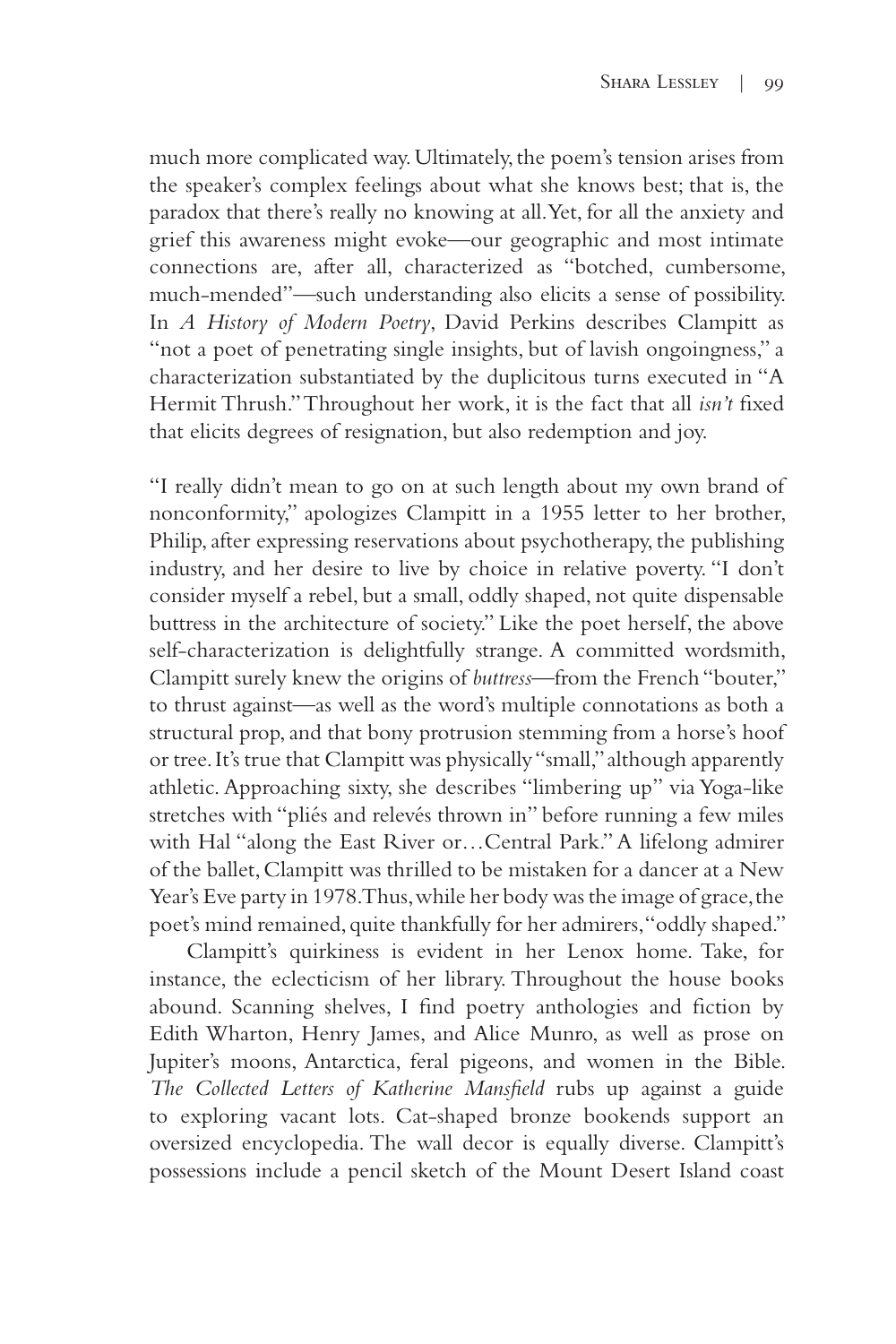in Maine, illustrated plates of assorted birds, framed depictions of classical myths, a child's drawing of a brownstone fire escape, a poster gifted from Vendler featuring church windows in Ireland, an oil painting of a man wrestling a polar bear, and the watery landscape that would become the cover of her fourth collection, *Westward*.

Granted, the poet's eccentricities are not for everyone. I've heard readers complain about her erudite allusions and lexical excessiveness. A mentor of mine categorically dismisses her as *decorative*. In her essay "Against Decoration," Mary Karr describes Clampitt's "purple vocabulary" as "a parody of the Victorian silk that Pound sought to unravel." She also compares the poet with both "Swinburne on acid" and "Tennyson gone mad with his thesaurus." Karr isn't the only one to criticize Clampitt's shortcomings. In his introduction to *Love, Amy*: *The Selected Letters of Amy Clampitt*, Willard Spiegelman recounts an evening when, seated beside her at a dinner, James Dickey chastised Amy as that woman who writes "about flowers." Dickey's dismissal of Clampitt's writing comes as a surprise, particularly in light of his admiration for the work of Marianne Moore. In a 1966 *New York Times* review of *Tell Me, Tell Me: Granite, Steel, and Other Topics*, Dickey imagines Moore's version of heaven, speculating it

would have a means of recording objects and actions; it would have a history, and a way of preserving its discoveries and happenings: It would have books. But it would be, first of all, a realm of Facts… It would make possible vivid and creative and personal parallels between things, and conclusions unforeseeable until they were made. It would take forever from Fact the deadness of being only fact, for it would endow what Is with … joyous conjunctions …

Ironically, given Dickey's brush-off of Clampitt, the above could easily describe Clampitt's poetic strengths. Kindred to Moore—the pair has long been critically linked due to their appetites for classification and syntactic gusto—Clampitt is equally attentive to *things*. Among the poet's primary impulses is the need to meticulously characterize, whether the object at hand is natural or manufactured. In some cases, the two worlds collide as when, in "Beach Glass," a speaker searches for something beautiful among the shoreline's "driftwood and shipwreck, last night's / beer cans, spilt oil, the coughed-up residue of plastic." In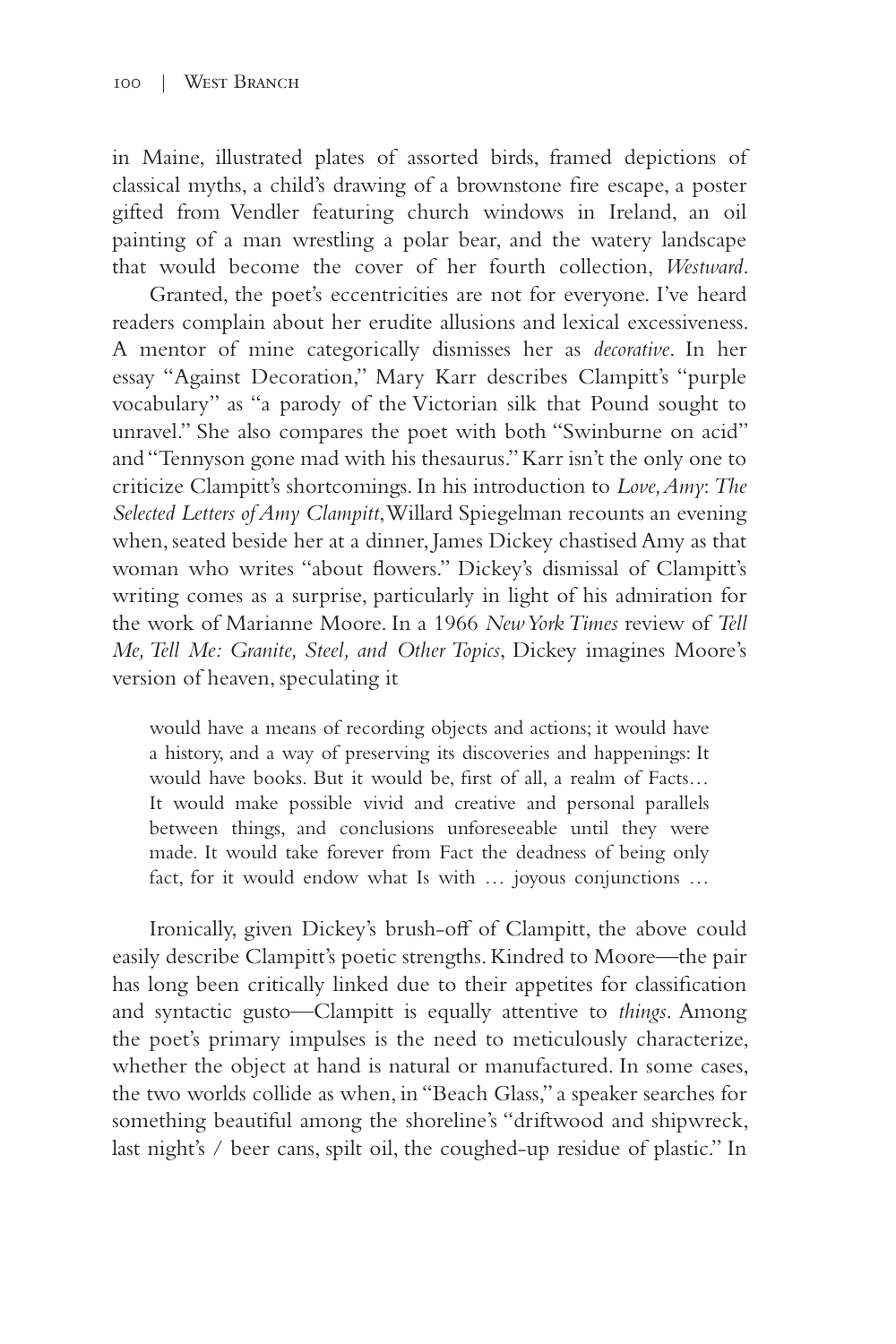addition to abandoned "houses / of so many mussels and periwinkles," she discovers glass the color of

> amber of Budweiser, chrysoprase of Almadén and Gallo, lapis by way of (no getting around it, I'm afraid) Phillips' Milk of Magnesia, with now and then a rare translucent turquoise or blurred amethyst of no known origin.

In the above stanza, readers once again witness Clampitt's signature humor and self-mockery. Resisting the Romantic gesture, the poet describes the shards of glass by comparing them not only to gemstones like blue lapis and apple-green chrysoprase, but also to various shades of beer, boxed wine—even a creamy antacid. It is with juxtapositions like these that Clampitt joyously energizes the poem's title image. While "Beach Glass" is playful, however, it also serves as an acclamation for more serious attentiveness:

> The process goes on forever: they came from sand they go back to gravel, along with the treasuries of Murano, the buttressed astonishments of Chartres, which even now are readying for being turned over and over as gravely and gradually as an intellect endangered in the hazardous redefinitions of structures no one has yet looked at.

If the above turn from sunken "gravel" and washed-up shards to Venetian glasswork—i.e., Murano's glass beads and figurines—seems a logical step, certainly Clampitt's leap to the windows of Paris's Chartres Cathedral is surprising. This swift expansion in geography and scale allows Clampitt to create enough space to introduce the poem's final metaphor. At this point "Beach Glass" announces itself not only as a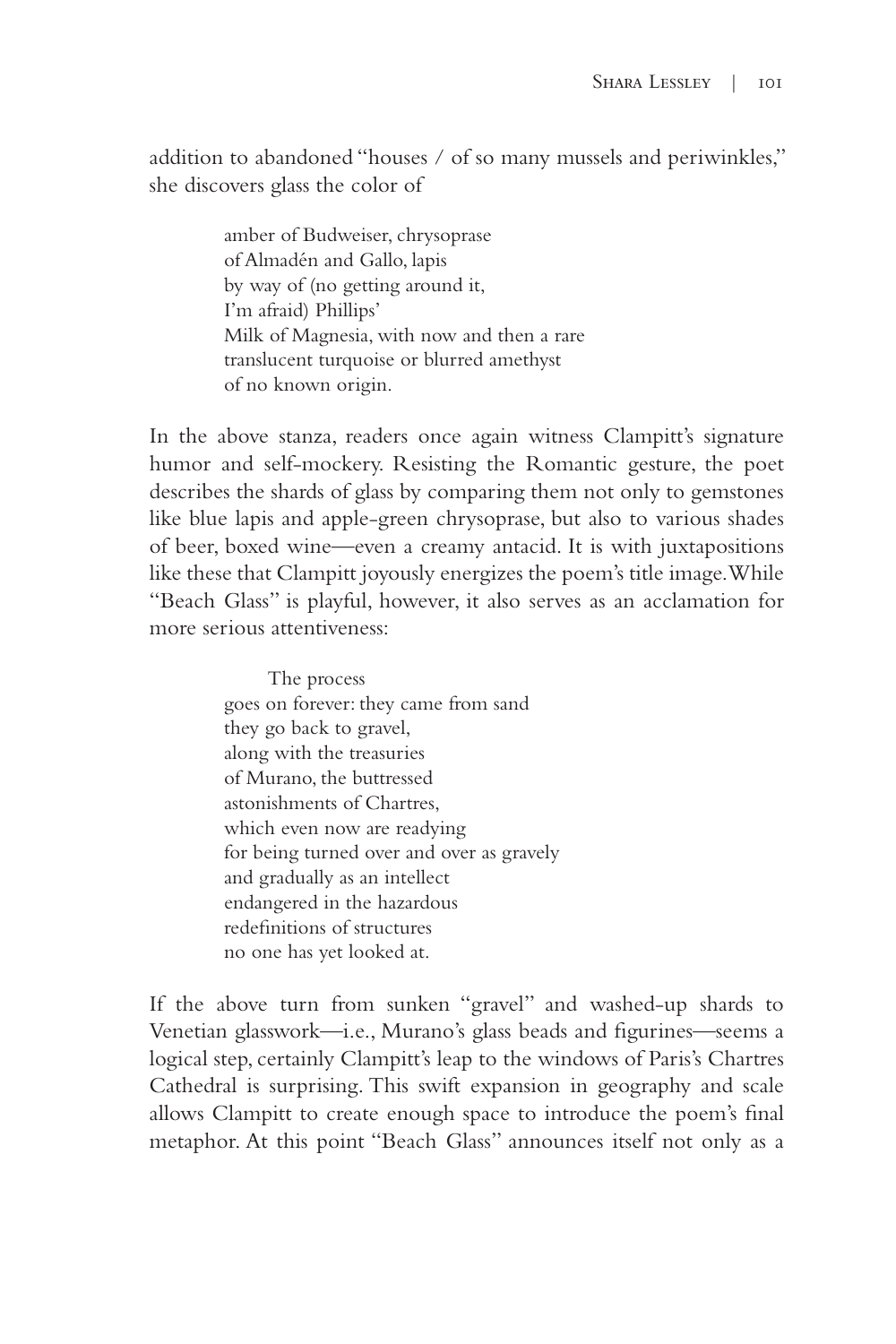tribute to the beautiful water-worn fragments identified in its title, but also to intellectual capacity itself.

"Beach Glass" ultimately likens the human mind to an indefatigable sea whose primary task is to turn things "over and over." Of the ocean, Clampitt claims "nothing / is beneath consideration." The same might be said of the poet. For Clampitt, as is demonstrated in "Beach Glass," even remnants are valued. As one critic notes, throughout her work a thing's very presence becomes evidence of its value. Whether a word, object, place, or moment in time, one of Clampitt's gifts is the ability to reveal the dazzling fact of what's ordinary and often overlooked. And isn't the ability to instill life into the world of facts what Dickey admires about Moore? *Beach glass*-as-*basalt*-as-*Budweiser beer*-as-*Venetian artifact*as-*the buttressed astonishments of Chartres*: such connections underscore the mind's ability to redefine and renew that which is immediately before it. Certainly this is the kind of writing Dickey praises: that is, poetry that "make[s] possible vivid and creative and personal parallels between things…and conclusions unforeseeable until they were made."

In fairness to Dickey's infamous comment at supper, Clampitt is inclined toward plants—and there's plenty of flora to be found throughout her work. It's also true that the poet is often recognized by her highly anthologized "The Sun Underfoot Among the Sundews," a vertigo-inducing meditation on the "webwork of carnivorous rubies / a star-swarm thick as the gnats / they're set to catch." While readers of her *Selected Poems* will encounter a "Vacant Lot with Pokeweed," "A Hedge of Rubber Trees," and "Black Buttercups," such tags can be misleading. Take for instance a poem like "The Dahlia Gardens," whose title might suggest for some a leisurely stroll down rows of perennial heat-loving blooms. Instead, the poem narrates a young Quaker's self-immolation near the Pentagon in protest of the Vietnam War. Clampitt's "extravaganza / of a man afire" seizes the attention of "file clerks, secretaries, minor and major bureaucrats," and works hard to dissolve the divisions between personal acts of protest and political events. By the end of "The Dahlia Gardens," the residue of suffering coats freeways, lakes, airports—even the air itself—an image Clampitt uses to demonstrate that history's "burning filament" runs "through all our chronicles."

While a number of her poems tackle civil subjects, Clampitt's correspondence makes clear the extent political activism played in her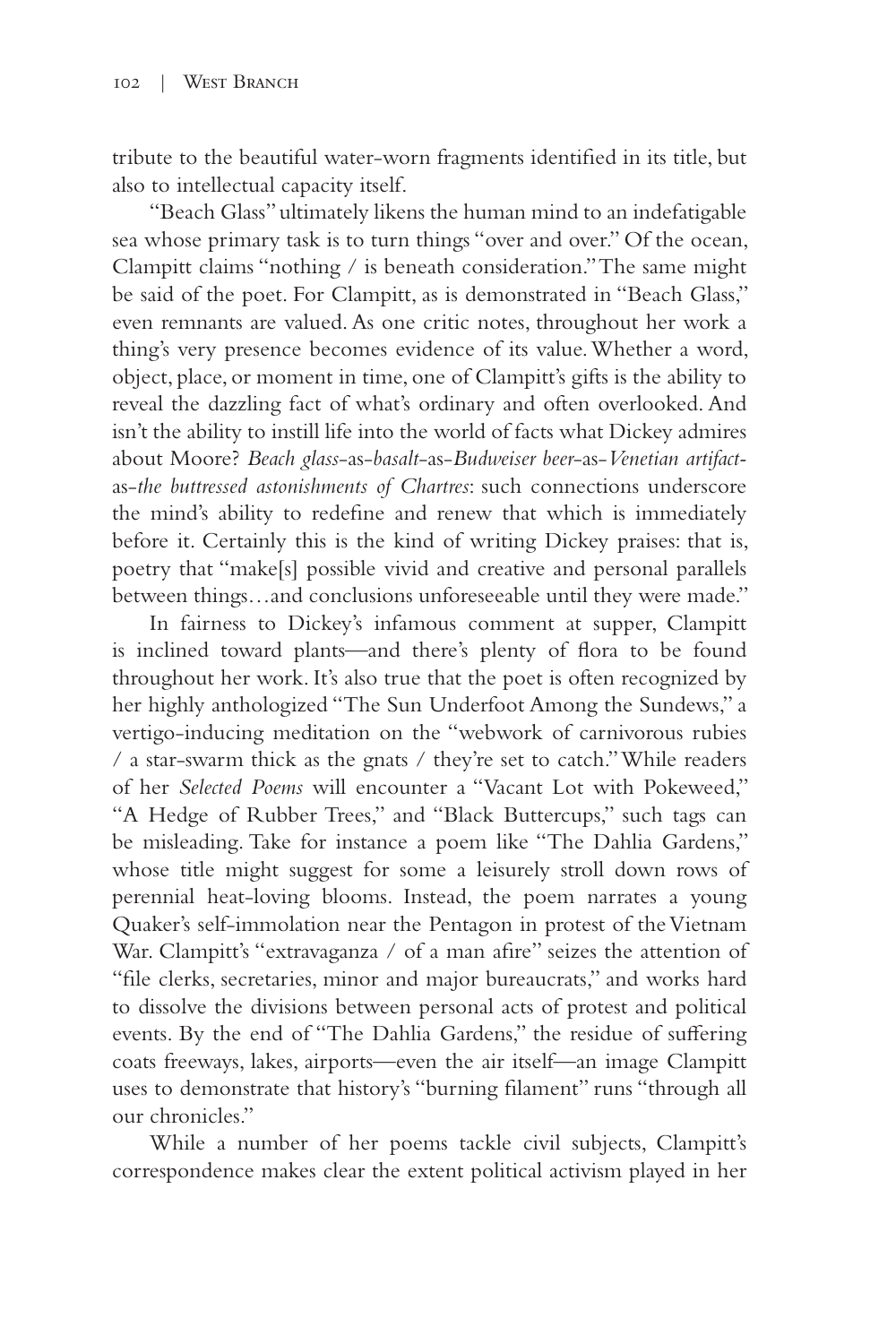personal life. For "lying as if dead for half an hour in front of the White House gate," the poet was arrested, fingerprinted, and had her mug shot taken. In a letter dated "14 January, 1970," she recounts travelling to the nation's capitol to join the March of Death:

We got to Arlington cemetery around four a.m., and very soon had taken our names and candles and were making the four-mile hike across the Potomac and past the White House. It was freezing cold as it can be in Washington, and there was a wind like a knife of ice, but the marshals who were posted along the way, wrapped up in blankets and shivering but beaming, kept the mood buoyant above the solemnity. I was carrying the name of one Norman Livingston, of Michigan … Hanging over us all was the possibility of tear gas and a stampede …

One of the many gifts of *Love, Amy*, is the fact that Clampitt wrote the majority of its contents before becoming a public figure. As a result, her letters lack self-consciousness and reflect a life lived, versus one that's either purposefully or inadvertently staged. Like the excerpt above, the bulk of Clampitt's nineteen-seventies correspondence chronicles civic endeavors such as visiting her congressman and picketing corrupt landlords; she addresses her first letter of 1971 to Henry Kissinger. Very different in subject matter and tone are those exchanges written during the same period by poets already running in distinguished literary circles. Anne Sexton's letters, for example, focus on the imminent publication and anticipated critical reception of her fairytale-centered collection, *Transformations*. James Wright advises Jack Myers about the possibility of authoring a book of poems about Richard Hugo. Robert Lowell and Elizabeth Bishop exchange literary gossip, bemoan the difficulties of authoring prefaces, and offer critical feedback on each others' work. Although the greater part of *Love, Amy* records life prior to publication, poetry is never far from Clampitt's prose: nearly every exchange makes mention of some admired book or author. At one point, Clampitt even counsels her brother to "simply float around for awhile," so long as he combines "the floating with some private project, such as reading every word somebody like Thoreau or Jane Austen or Milton or Shakespeare ever wrote." Since some "discipline of specialization would be involved," the poet pronounces, such an accomplishment would prove highly "satisfactory."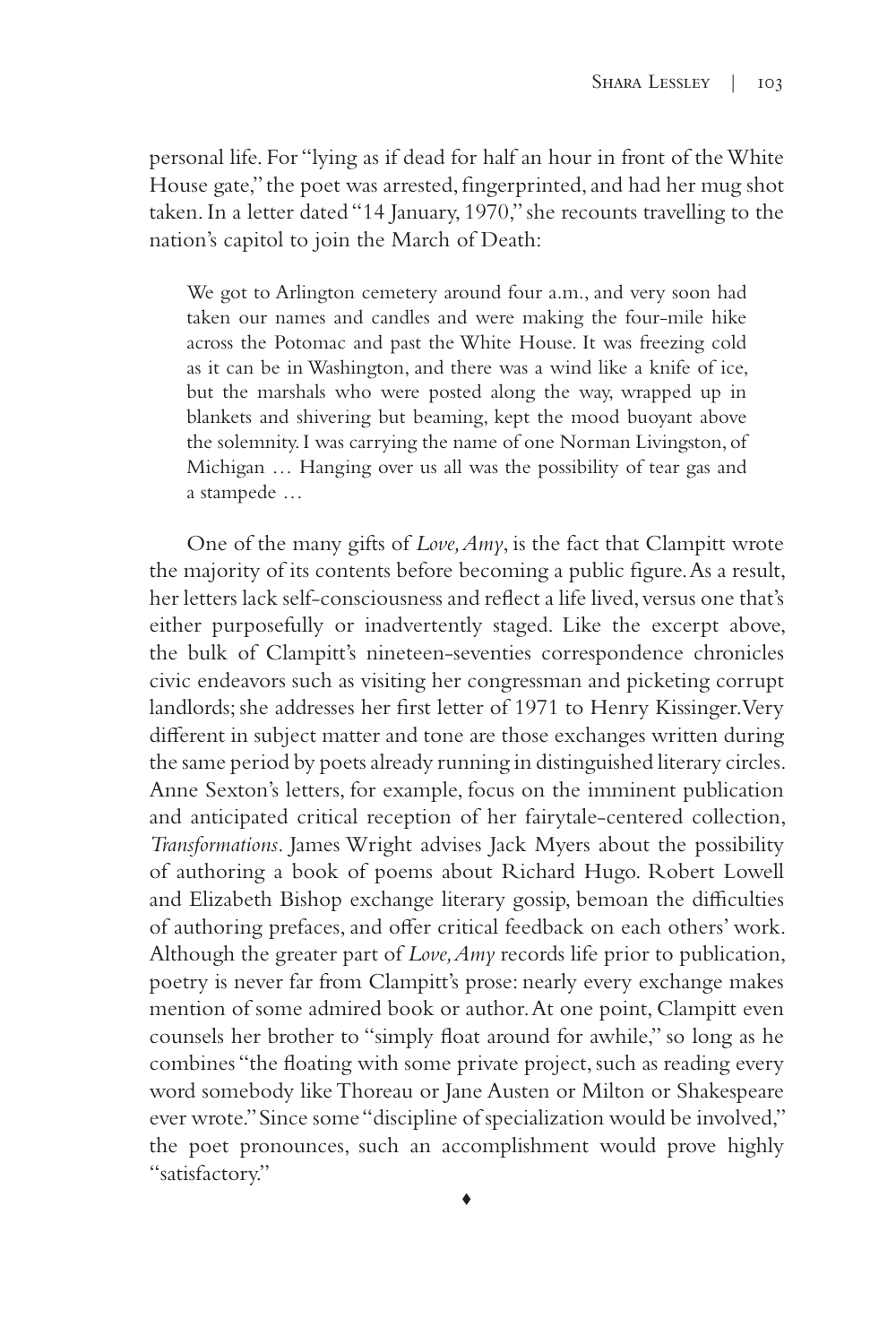What proves highly satisfactory about Clampitt's work is, in part, its exuberance. At a time when feigned disconnectedness and irony are poetic staples, it's refreshing to read a poet driven by feeling. Take for, instance, the pleasure Clampitt exudes in a 1959 letter to her sister Beth:

This may sound most unlikely, but I swear it's true: there is a new tenant in my building whose name is Mary CRAMBLITT. You can imagine how confused the postman is by all this. Sometimes I get her mail, sometimes she gets mine, which we leave out for the other one to pick up. We haven't yet introduced ourselves—after all, to say "Miss Cramblitt, I am Miss Clampitt" or vice versa…but I know her when I see her, and she has a shaggy dog, just to make the whole thing unbelievable. Shaggy dog story, you know—if you know what one is, that is!

Light as its content may be, the "Cramblitt" anecdote reveals much about Clampitt's poetic temperament. As in the example above, no matter or moment—especially language-related—is too small to overlook as a potential source of joy. Perhaps Clampitt's inclination toward lexical bridgework comes in response to her ongoing sense of uprootedness. After all, she once labeled herself a "poet of displacement." ("Nothing Stays Put" she insists in one title.) It's true that Clampitt's wanderings are often as geographical and historical as they are syntactical. Readers of *The Selected Poems* travel abroad via work set in Jerusalem, Bellagio, London, Venice, "George Eliot Country," and "The Olive Groves of Thasos." Stateside, Clampitt locates poems in New York, Maine, Virginia, Texas, and Washington D.C., among others. Time and again, she returns to her native Midwest.

The poem "Witness," for example, finds the poet contemplating an "ordinary evening in Wisconsin / seen from a Greyhound bus mute aisles / of merchandise the sole inhabitants / of the half-darkened Five and Ten…" Like much of Clampitt's work, "Witness" ends by underscoring "a mind bound elsewhere" and isn't the only poem to travel at night over the central plains. "A Procession at Candlemas" also makes a pilgrimage across the prairie by bus—that "bison of the highway—to visit the speaker's "mother / curtained in Intensive Care." Among her best elegies, "A Procession at Candlemas" also stands as one of Clampitt's barest in terms of diction and tone. Stripped of her signature ornamentation, the poem generates tension via the speaker's matter-of-factness: "Moving on or going back to where you came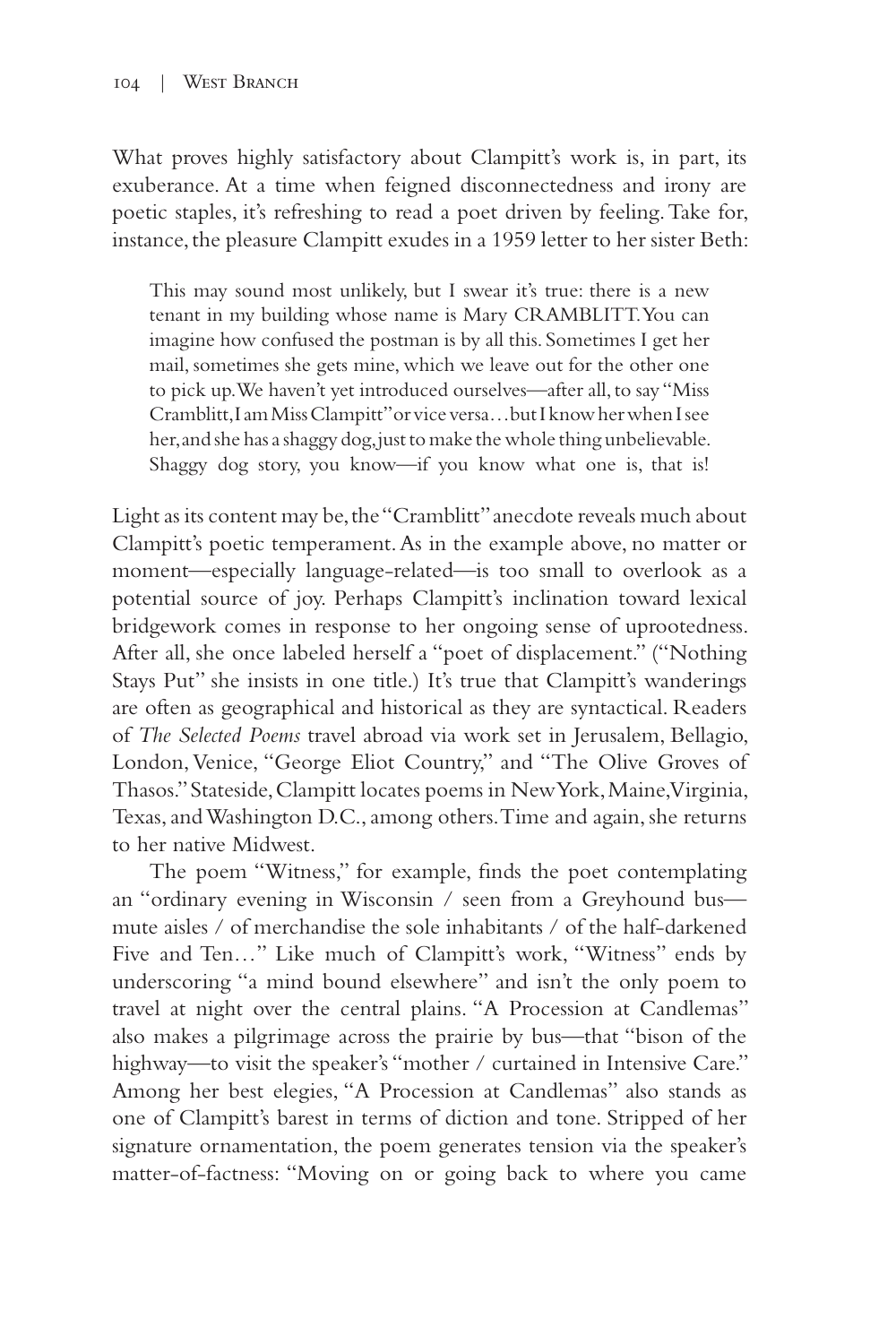from, / bad news is what you mainly travel with," the speaker begins, "a breakup or a breakdown, someone running off // or walking out, called up or called home: / a death in the family." Difficult as it is, familial loss isn't a subject Clampitt shies from. In "Beethoven, Opus 111," Clampitt elegizes her father by linking him via a series of verse paragraphs across geography and time to one of history's greatest composers:

> In the tornado country of mid-America, my father might have been his twin—a farmer hacking at sourdock, at the strangleroots of thistles and wild morning glories, setting out rashly, one October, to rid the fencerows of poison ivy…

As unlikely as this pairing may seem—Clampitt's Quaker father hoping to "set / his neighbors' thinking straight" against the "stranglehold" of war, and the German genius "wrecked by repeated efforts to hear himself— / out of a humdrum squalor"—the poet manages to connect the two in spirit, painting both as rebellious, creative, hard-working, and simultaneously of the earth and air. Although "Beethoven, Opus 111" concludes with a musical crescendo that ushers in "the levitation / of serenity," the poem's more understated moments deliver pathos. Of her father's attempt to uproot and cultivate a rare flower, Clampitt writes:

> He mentioned in a letter the disappointment of his having hoped it might transplant an episode that brings me near tears, still, even as his dying does not that awful dying, months-long, hunkered irascible…

"Beethoven, Opus 111" is particularly striking when compared with other parental elegies written by contemporary female poets. Although the speaker admits she is more affected by the story of her father's horticultural failure than his "months-long" death, such a confession is far from the register of those seething father-daughter elegies by Plath, Sexton, or Sharon Olds. Clampitt's paternal figure is neither oppressive nor abusive, but praiseworthy and even elevated to the level of artist via comparison to the poem's musical protagonist. Although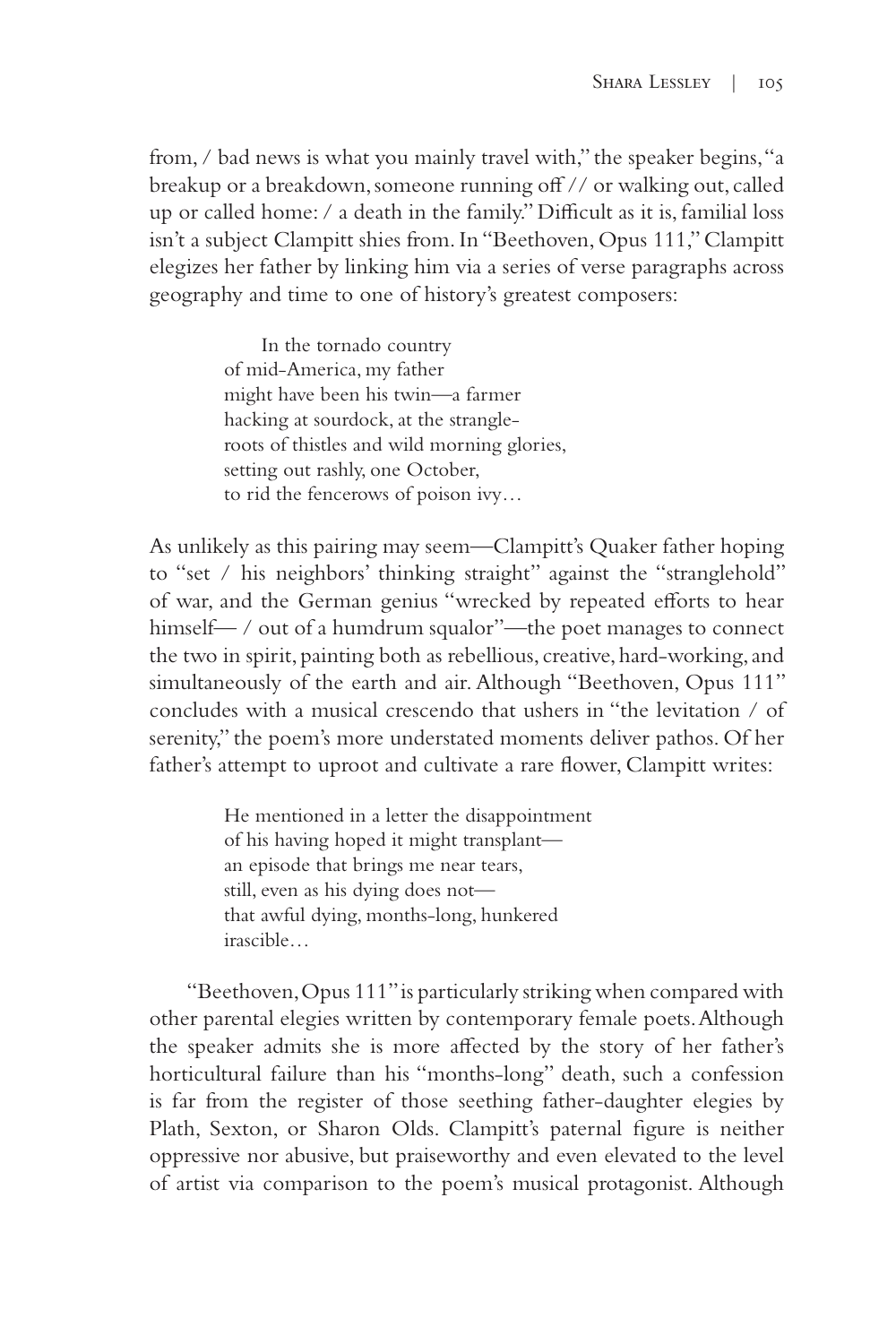Clampitt claims there's "no dwelling on the sweet past here," thanks to her imaginative pairing, readers feel fully all the bittersweet stirring of grief "somehow reconstituting / the blister shirt of the intolerable / into these shakes and triplets."

One of my last nights in Lenox, poet Karen Chase and her husband, the artist Paul Graubard, stop by for drinks. It was Karen, a longtime friend who first met Clampitt when she was awarded a Rockefeller Foundation Residency in Bellagio, who first scouted the cottage on Neilsen Lane for Amy and Hal. In the living room accented with brass objects and blue glass, we make our introductions and toast before the fire. Karen is particularly tickled to see the gold-rimmed whisky tumblers rescued from some cabinet's darker recesses. *We spent many nights drinking from these,* she confesses before launching into a melody of tales about Amy, Hal, and the house. We talk and laugh as dusk fills with scattered details: Clampitt's dime-store purchases and adventures in junking; the backstory on a hand-painted dresser given to the poet by an ex-fiancé; the source of the barrister bookcase and French antique chair; what happened when Hal's mother, Hattie, came to stay.

Karen tells us about cleaning the cottage after Amy died, sorting out papers and a trunk packed with the poet's swimsuits. She shares some details about Clampitt's illness—how Hal retreated to his office to listen to Classical music for hours on end in an effort to cope with his grief, and the point at which they moved Amy's hospice bed in front of two oversized dining room windows so that she could watch her favorite birdbath and feeders. Although it doesn't name the ovarian cancer that took her life, the posthumously published "Pot Nomads" sheds some insight on that time. "Left unwatered while I / gallivanted elsewhere, / they'd languish," the speaker confesses, "the tough / green warty leaf-rosettes / would droop and then, repeatedly, / revive..." Over the course of the poem, the plants cycle through a series of neardeath misses and revivals only to be nearly forgotten by their caretakers. Moving swiftly from spring to summer and then to fall, "Pot Nomads" concludes with a burial of sorts

> …in October—windfalls thick in the grass, a glory inhabiting each of a thousand maples—a feeble grubbing at late weeds uncovered